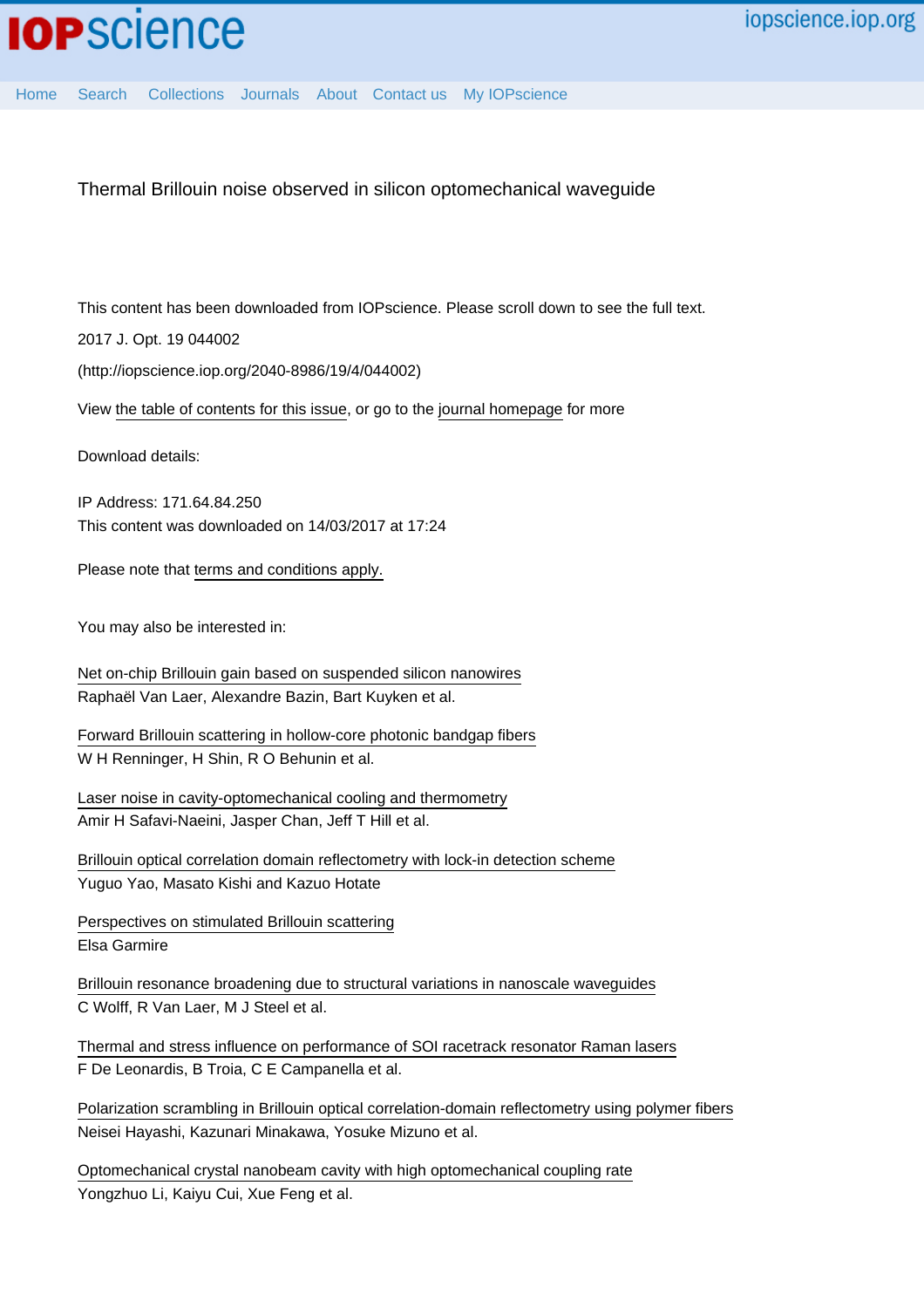# Thermal Brillouin noise observed in silicon optomechanical waveguide

# Raphaël Van Laer $^{1,2}$ , Christopher J Sarabalis $^{1}$ , Roel Baets $^{2}$ , Dries Van Thourhout<sup>2</sup> and Amir H Safavi-Naeini<sup>1</sup>

<sup>1</sup> Ginzton Laboratory, Department of Applied Physics, Stanford University, United States of America <sup>2</sup> Photonics Research Group, INTEC, Ghent University—IMEC, Belgium

E-mail: [rvanlaer@stanford.edu](mailto:rvanlaer@stanford.edu)

Received 4 November 2016, revised 23 January 2017 Accepted for publication 13 February 2017 Published 9 March 2017



#### Abstract

Stimulated Brillouin scattering was recently observed in nanoscale silicon waveguides. Surprisingly, thermally-driven photon–phonon conversion in these structures had not yet been reported. Here, we inject an optical probe in a suspended silicon waveguide and measure its phase fluctuations at the output. We observe mechanical resonances around 8 GHz with a scattering efficiency of  $10^{-5}$  m<sup>-1</sup> and a signal-to-noise ratio of 2. The observations are in agreement with a theory of noise in these waveguides as well as with stimulated measurements. Our scheme may simplify measurements of mechanical signatures in nanoscale waveguides and is a step towards a better grasp of thermal noise in these new continuum optomechanical systems.

Keywords: optomechanics, nonlinear optics, silicon photonics, Brillouin scattering

(Some figures may appear in colour only in the online journal)

# 1. Introduction

The concept of photon–phonon interaction was conceived in the [1](#page-6-0)920s by Raman, Brillouin and Mandelstam  $[1-3]$  $[1-3]$  $[1-3]$  in the context of thermal scattering of photons by optical and acoustic phonons. Many previously predicted phenomena became experimentally accessible with the invention of lowloss fibers. In fact, backward Brillouin scattering—a stimulated process initiated by thermal phonons—is a main power limitation in fiber optical networks [[4](#page-6-0), [5](#page-6-0)] but has also been used to delay and store light at room temperature  $[6, 7]$  $[6, 7]$  $[6, 7]$  $[6, 7]$  $[6, 7]$ . Far afield, Braginsky studied analogous physical processes in gravitational wave detectors—realizing that photon–phonon coupling creates a mechanical instability similar to that in fibers at high optical powers [[8](#page-6-0)]. The field has progressed to observations of photon–phonon conversion in fiber loops [[9](#page-6-0)], photonic crystal fibers [[10](#page-6-0), [11](#page-6-0)] and whispering gallery resonators [[12](#page-6-0)–[14](#page-6-0)]. In the last decade, micro- and nano-scale confinement allowed for ever-increasing photon–phonon coupling rates in sub-wavelength fibers [[15](#page-6-0)], chalcogenide rib waveguides [[16](#page-6-0), [17](#page-6-0)] and silicon optomechanical crystals [[18,](#page-6-0) [19](#page-6-0)].

A recent branch of optomechanics seeks to demonstrate efficient coupling between photons and acoustic phonons in nanoscale silicon waveguides [[20,](#page-6-0) [21](#page-6-0)]. These devices require milli- to centimeter interaction lengths and milliwatts of optical input power to observe mechanical action. They possess a continuum of optical and mechanical modes, enabling broadband functionality [[22](#page-6-0)–[24](#page-6-0)] that is otherwise not easily accessible in cavity optomechanics. As the mechanical propagation loss of these waveguides far exceeds their optical propagation loss [[25](#page-6-0)], these waveguides typically provide optical gain—often called Brillouin amplification. Within the field of silicon photonics this effect was first seen in silicon/silicon–nitride hybrid suspended waveguides [[26](#page-6-0)] and in silicon pedestal wires [[27](#page-6-0)]. These observations soon led to reconfigurable microwave filters [[22](#page-6-0), [23](#page-6-0)]. Cascades of suspended wires enabled gain exceeding the propagation losses last year [[28](#page-6-0)], which was improved recently in suspended silicon rib waveguides [[29](#page-6-0)].

The goal of using these types of coupling to realize quantum and classical information processing, communications and sensing applications has motivated theoretical studies of classical and quantum noise in these structures [[24](#page-6-0), [30](#page-6-0), [31](#page-6-0)]. Despite the exciting progress, a hallmark of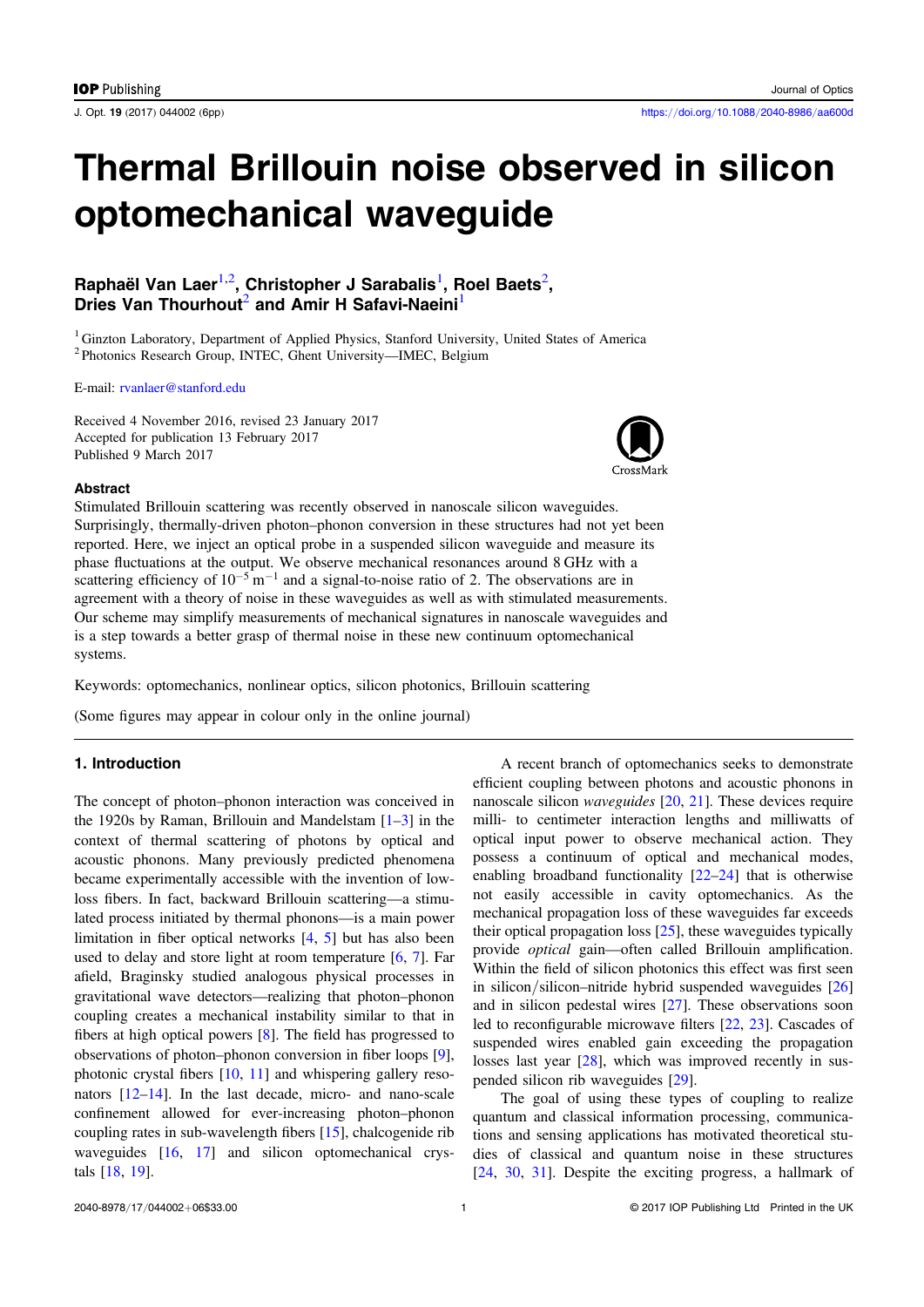

Figure 1. Thermal Brillouin scattering in suspended silicon waveguide. (a) Impression of a silicon-on-insulator waveguide that consists of a series of suspensions and socket anchors (left) and microscope image of a fabricated waveguide (right). The silicon socket layer masks the hydrofluoric etch of the silicon dioxide substrate. The silicon film is 220 nm thick and the wire width varies between 450 and 750 nm. Each suspension is 25  $\mu$ m long and the number of suspensions ranges from 30 to 120. Standard grating couplers provide waveguide access at in- and ouput. (b) Electric field norm of the quasi-TE polarized optical mode (top) and horizontal displacement of the acoustic mode (bottom). (c) Thermal motion of the waveguide down- and up-converts probe photons of frequency  $\omega_p$  into sidebands of frequency  $\omega_p \pm \omega_m$  with  $\frac{\omega_m}{2\pi} \approx 8$  GHz.

photon–phonon coupling—the thermal Brownian motion has not yet been observed in these waveguides. Previous work focused either on optical instead of acoustic phonons [[32](#page-6-0)–[34](#page-6-0)], on megahertz vibrations in silicon slots [[35](#page-6-0), [36](#page-6-0)] and silica fibers [[37](#page-6-0), [38](#page-6-0)] or on gigahertz thermal-initiation of Brillouin amplification in chalcogenide waveguides [[39](#page-6-0)]. In stark contrast, measurements of thermal occupation are standard in cavity optomechanics [[40](#page-6-0)] where the goal is to read out and control the state of a mechanical oscillator. As a step toward understanding noise in these new continuum waveguide systems [[24](#page-6-0), [25,](#page-6-0) [30,](#page-6-0) [31](#page-6-0), [41](#page-6-0)–[43](#page-6-0)], we present the first observation of gigahertz Brownian motion in a silicon waveguide.

## 2. Results

We fabricated a series of silicon wire waveguides through a europractice-ePIXfab multi-project wafer run at imec (figure  $1(a)$ ). The waveguides' thickness was 220 nm and their widths were swept from 450 to 750 nm. The silicon was fully etched in trenches next to most of the waveguide, leaving a silicon core surrounded only by air and silicon dioxide. However, we periodically tapered a thin silicon 'socket' layer of thickness  $70 \text{ nm}$  (figure  $1(a)$ ) next to the silicon core. Finally, we removed the oxide substrate with a buffered hydrofluoric etch (etching for 11 min at 70 nm min−<sup>1</sup> )—letting the socket layer serve as a mask. This produced a cascade of  $25 \mu m$  long suspended silicon beams. The resulting devices are identical to those of [[28](#page-6-0)] except for the anchors, which now consist of the thin silicon socket layer

(figure  $1(a)$ ). In our collection of waveguides, we swept the number of suspensions from 30 to 120 at each width. We accessed the wires optically via standard grating couplers [[44](#page-6-0)] for the quasi-TE polarized optical mode (figure  $1(b)$ ).

#### 2.1. Experiment

We injected an optical probe at 1550 nm into the waveguide, aiming to observe Brownian mechanical motion of a Fabry– Pérot-like acoustic mode (figure  $1(b)$ ) that was previously observed by us in stimulated Brillouin measurements [[28](#page-6-0), [45](#page-6-0)]. The Brownian motion phase-modulates the optical probe, generating weak red- and blue-shifted sidebands (figure 1(c)) called the Stokes and anti-Stokes signals. We derived a new theoretical model for the Stokes- and anti-Stokes intensities and spectra in the [appendix](#page-4-0). A fiber Bragg filter rejected the anti-Stokes signal, leading only the probe and Stokes signals into a high-speed photodetector. Thus the optical phase fluctuations were transformed into intensity and photocurrent fluctuations. The probe was pre- and post-amplified by erbium-doped fiber amplifiers to have sufficient power at the photodetector (figure [2](#page-3-0)(b)).

We observed thermal Brillouin resonances between 5 and 10 GHz with a signal-to-noise ratio (SNR) of around 2 (figure  $2(a)$  $2(a)$ ). Our model (see [appendix](#page-4-0)) predicts the scattering efficiency  $\eta$  [1/m] to be

$$
\eta = \frac{\omega_{\rm p}}{4} \frac{\tilde{\mathcal{G}}}{\mathcal{Q}_{\rm m}} k_{\rm B} T \approx 10^{-5}\,{\rm m}^{-1}
$$

with  $\frac{\omega_p}{2\pi} = 193$  THz the probe frequency,  $\frac{\tilde{g}}{Q_m} \approx 12$  W<sup>-1</sup> m<sup>-1</sup>  $\frac{\tilde{g}}{2_{\textrm{m}}} \approx 12~\textrm{W}^{-1}\,\textrm{m}^{-1}$ the non-resonant Brillouin gain coefficient measured in sti-mulated measurements [[28](#page-6-0), [45](#page-6-0)] and  $k_B T = 25$  meV. In other words, in a millimeter of propagation length about 10 probe photons per billion are scattered by thermal phonons. Our model agrees with another recently developed treatment of noise [[47](#page-6-0)] in forward Brillouin interactions.

We ensured that the noise background of the electrical spectrum analyzer scaled with optical power. Assuming this background was set by the erbium-doped fiber amplifier, we obtain (see [appendix](#page-4-0)) an estimated SNR of

$$
SNR = \frac{4\Phi_{\rm s}}{F_{\rm n}\kappa_{\rm m}} \approx 2
$$

with  $\Phi_s = \Phi_{as} = \eta L \Phi_p$  the (anti-)Stokes photon flux [s<sup>-1</sup>], L the suspended waveguide length,  $\Phi_p$  the probe photon flux at the ESA,  $\kappa_{\rm m}$  the acoustic decay rate and  $F_{\rm n}$  the noise factor of the fiber amplifier. Above we inserted typical parameters for our set-up:

$$
\hbar\omega_{\rm p}\Phi_{\rm p} \approx 1 \text{ mW}
$$
  
\n
$$
\Phi_{\rm p} \approx 10^{16} \text{ s}^{-1}
$$
  
\n
$$
\eta \approx 10^{-5} \text{ m}^{-1}
$$
  
\n
$$
L \approx 1 \text{ mm}
$$
  
\n
$$
\frac{\kappa_{\rm m}}{2\pi} \approx 10 \text{ MHz}
$$
  
\n
$$
F_{\rm n} \approx 3.
$$

The estimated SNR agrees roughly with the measured SNRs (figure  $2(a)$  $2(a)$ ).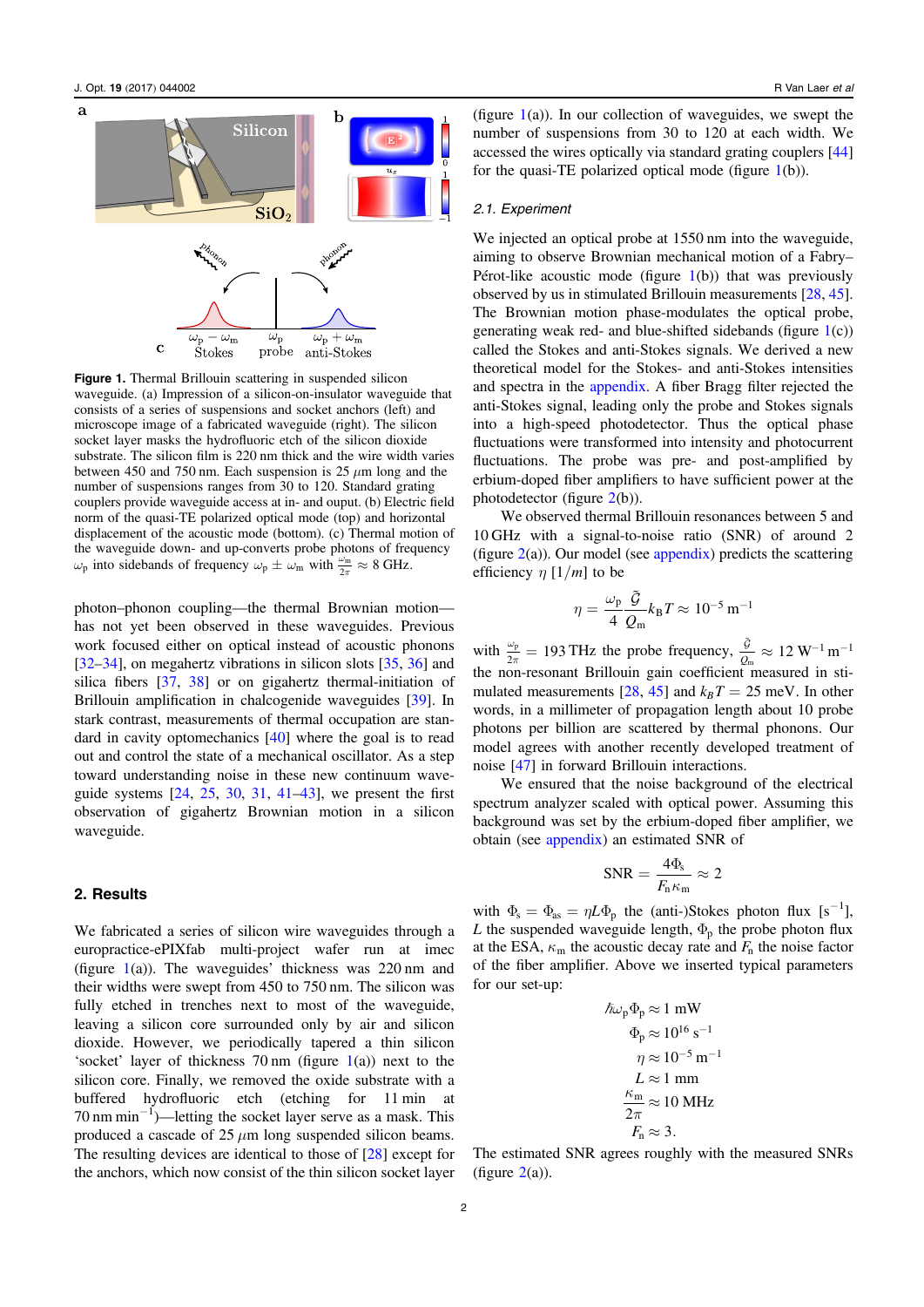<span id="page-3-0"></span>

Figure 2. Thermal Brillouin spectrum in suspended silicon waveguide. (a) An example of a thermal Brillouin resonance in a suspended silicon waveguide of width  $w = 750$  nm consisting of  $N = 120$  suspensions each 25  $\mu$ m long. The resonance has a signal-to-noise ratio of  $SNR = 2.7$  and a quality factor of  $Q_m = 918$ . The RF spectrum was normalized with respect to both the shot noise background and the response of the electrical spectrum analyzer (ESA). (b) We inject an optical probe into the waveguide. It is preamplified by an erbium-doped fiber amplifier (EDFA). The mechanical noise phase-modulates the optical probe as it travels along the waveguide. This optical phase modulation is transducted to intensity modulation by a fiber Bragg grating (FBG) that usually rejects the anti-Stokes signal. We observe identical spectra when the FBG rejects the Stokes instead of the anti-Stokes signal. Thus the Brownian mechanical motion of the waveguide is read out optically on an ESA. A switch determines whether we send the waveguide transmission to the ESA or a power meter (PM). To measure the thermal spectra, the switch is in the 'cross' state—leading waveguide transmission to the ESA. The set-up is simpler than gain and cross-phase modulation experiments [[26,](#page-6-0) [28,](#page-6-0) [29](#page-6-0), [45](#page-6-0), [46](#page-6-0)] previously used on such devices. The power dropped in the waveguide was typically around 20 mW, of which 1 mW remained after the output grating coupler. The FBG and BPF had 6 and 4 dB insertion loss, which was compensated for by the post-EDFA. Thus the ESA photodetector received a couple of milliwatts of probe power.



Figure 3. Thermal Brillouin spectrum as a function of probe wavelength. The RF spectra depend strongly on the probe wavelength relative to the FBG rejection band. The red curve sketches the estimated FBG position as a function of transmission (unitless) versus probe wavelength. It is parallel to the wavelength axis at an arbitrary frequency (5.56 GHz) and  $z$ -range (1–1.5). Within the FBG rejection band the acoustic resonance is not visible at all. As the probe wavelength increases, the probe and the redshifted Stokes sideband make it through the FBG and next the post-EDFA. Then the interplay between EDFA gain and post-FBG probe power determine the SNR, as long as the blue-shifted anti-Stokes sideband remains rejected by the FBG. We find RF spectra with maximum SNR close to the FBG's band edge. Figures 2 and [4](#page-4-0) are based on the maximum SNR spectra. The FBG's band edge is 2.75 GHz (0.22 nm) wide and it has an extinction ratio of 30 dB. This figure concerns a waveguide of width  $w = 750$  nm with  $N = 120$  suspension, the same one as in figure 2(a).

Further, the RF spectra depend heavily on the probe wavelength with respect to the fiber Bragg grating's (FBG's) rejection band (figure 3). Within the FBG rejection band, the thermal Brillouin resonances are not visible at all, as too little optical power reaches the photodetector. As the probe wavelength reaches the FBG's band edge, the probe and its red-shifted Stokes sideband make it through to the photodetector (figure  $2(b)$ ). Then the interplay between the EDFA gain—which depends on the probe power—and the post-FBG probe power determine the SNR, as long as the blue-shifted anti-Stokes sideband remains rejected in order to convert phase- to intensity-fluctuations. We find a maximimum SNR close to the FBG's band edge, and use these spectra to extract the acoustic frequencies  $\frac{\omega_m}{2\pi}$ , linewidths  $\frac{\kappa_m}{2\pi}$  and quality factors  $Q_m$  with a Lorentzian fit (figure 2(a)).

The acoustic resonance frequencies scale inversely with the wires' width (figure  $4(a)$  $4(a)$ ), in agreement with finite-element simulations and previous stimulated Brillouin measurements  $[28, 45]$  $[28, 45]$  $[28, 45]$  $[28, 45]$  $[28, 45]$ . The scaling can be understood if we consider the acoustic mode to be the fundamental excitation of a Fabry–Pérot resonator—with a transverse wavelength equal to twice the waveguide width  $w$ . This directly implies  $2\pi$  *w*  $\frac{\omega_m}{2\pi} \propto \frac{1}{w}$  [[28](#page-6-0), [45](#page-6-0)]. Further, we extract the acoustic quality factors *Q*<sup>m</sup> for a range of wire widths w and number of suspensions N. The quality factors are highly dependent on these two parameters, but the pattern is not monotonic. Overall we see higher quality factors in wider waveguides with less suspensions (figure  $4(b)$  $4(b)$ ). This trend is likely caused by geometric disorder: the wire width fluctuates along the waveguide, inhomogeneously broadening the acoustic resonance. We saw such effects also in stimulated measurements [[28](#page-6-0)]. A theoretical treatment of inhomogeneous broadening is given in [[48](#page-6-0)]. With a frequency sensitivity of 20 MHz  $nm^{-1}$ (figure  $4(a)$  $4(a)$  and  $[28, 45]$  $[28, 45]$  $[28, 45]$  $[28, 45]$  $[28, 45]$ ), the acoustic resonance is vulnerable to even atomic-scale disorder. This is the cost of miniaturization and is a major challenge that must be resolved. Similar effects have been seen in other nanoscale devices, such as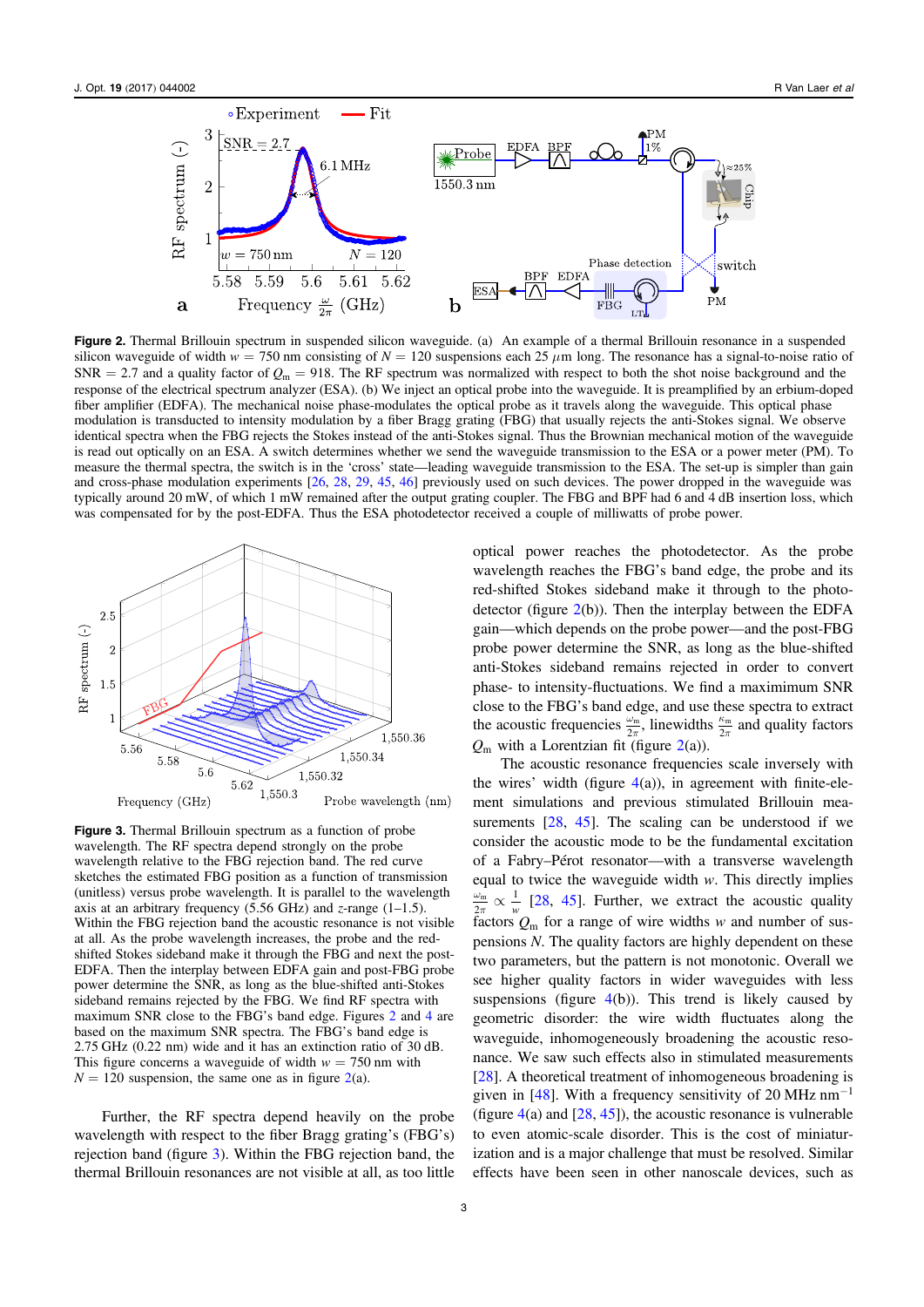<span id="page-4-0"></span>

Figure 4. Mechanical frequencies and quality factors deduced from thermal spectra. (a) The resonance frequencies are in agreement with the 1 *w* Fabry–Pérot model of the acoustic resonance [[28,](#page-6-0) [45](#page-6-0)]. (b) The acoustic quality factors are highly dependent on the waveguide width and number of suspensions. The pattern is not monotonic, but generally we find higher quality factors in wider and shorter waveguides. This behavior was also seen in stimulated measurements and is likely caused by geometric disorder along the waveguide [[28](#page-6-0)].

silicon rib waveguides [[29](#page-6-0)] and snowflake optomechanical crystals [[18](#page-6-0)].

### 3. Conclusion

We observed thermal Brillouin scattering in a silicon photonic waveguide and presented a new model for the scattering efficiencies and noise spectra. Our theory is in exact agreement with another model [[47](#page-6-0)] and in rough agreement with our observations. We analyzed the acoustic frequencies and quality factors for a range of waveguide widths and suspension lengths, finding close correspondence to earlier stimulated Brillouin measurements [[28](#page-6-0), [45](#page-6-0)]. The acoustic quality factors are generally higher in shorter and wider waveguides, likely because of atomic-scale geometric disorder. The measurement scheme is simpler than previous stimulated Brillouin set-ups. It is a step towards a better understanding of noise in continuum waveguide systems and may generate alternative approaches to on-chip thermometry [[49](#page-6-0), [50](#page-6-0)].

## Acknowledgments

RVL acknowledges IWT for a PhD grant, FWO for a travel & postdoc grant and VOCATIO for a fellowship. This work was also supported by NSF ECCS-1509107.

# Appendix

#### Phase-shift model for the thermal spectrum

We consider a translationally invariant and lossless waveguide of length L. We inject a weak optical probe at frequency 2  $\frac{\omega_p}{2\pi}$ . The probe is weakly phase-modulated by the thermal motion of the waveguide. Assuming the waveguide has a mechanical mode at frequency  $\frac{\omega_m}{2\pi}$ , this generates sidebands at

angular frequency  $\omega_p \pm \omega_m$ . Here we seek the spectrum and intensity of the scattered light—neglecting optical driving of the mechanical mode. We denote the optical field at the output of the waveguide by  $a_{\text{out}}(\tau)$ . The mechanical motion phase-shifts the input field  $a_p(\tau)$ :

$$
a_{\text{out}}(\tau) = a_{\text{p}}(\tau) e^{i\phi(\tau)} + \xi(\tau)
$$
  
 
$$
\approx a_{\text{p}}(\tau)(1 + i\phi(\tau)) + \xi(\tau)
$$

with  $\phi(\tau)$  a random variable with vanishing ensemble average ( $\langle \phi(\tau) \rangle = 0$ ) and  $\xi(\tau)$  the vacuum noise. Here we treat the phase shift  $\phi$  as induced by a lumped element. This is a good approximation since in forward intra-modal Brillouin scattering momentum conservation dictates that the acoustic phase velocity equals the optical group velocity [[26,](#page-6-0) [45](#page-6-0)]. Thus  $\Lambda = \frac{2\pi v_{\rm g}}{\omega_{\rm m}} \approx 1$  cm  $\gg L \approx 1$  mm with  $\Lambda$  the acoustic wavelength and  $v_{\rm g} = 7 \times 10^7 \,\rm m\,s^{-1}$  the optical group velocity. Therefore the finite acoustic wavevector can be considered zero.

#### Field spectral density

First we look at the spectrum of the output *field*, which would result from a spectrally selective photon-counting experiment. The autocorrelation of output field is

$$
\langle a_{\text{out}}^{\dagger}(\tau)a_{\text{out}}(0)\rangle = \langle a_{\text{p}}^{\dagger}(\tau)a_{\text{p}}(0)\rangle + \sqrt{\Phi_{\text{p}}} \langle \phi(\tau)\phi(0)\rangle + \langle \xi^{\dagger}(\tau)\xi(0)\rangle
$$

with  $\Phi_p$  the probe photon flux (s<sup>-1</sup>) and where we treated the phase shift  $\phi$  and the probe field  $a_p$  as uncorrelated and  $\phi$  as a real observable. We took  $a_p(\tau) = \sqrt{\Phi_p}$  to be a constant in the second term, neglecting noise in the probe. The output field spectral density  $S_a(\omega)$  equals

$$
S_a(\omega) = \int_{-\infty}^{\infty} d\tau \ e^{i\omega \tau} \langle a_{out}^{\dagger}(\tau) a_{out}(0) \rangle
$$
  
=  $S_p(\omega) + \Phi_p S_{\phi}(\omega)$ 

with  $S_p(\omega)$  the probe spectrum,  $S_\phi(\omega)$  the spectral density of the phase and we used  $\langle \xi^{\dagger}(\tau) \xi(0) \rangle = 0$  for optical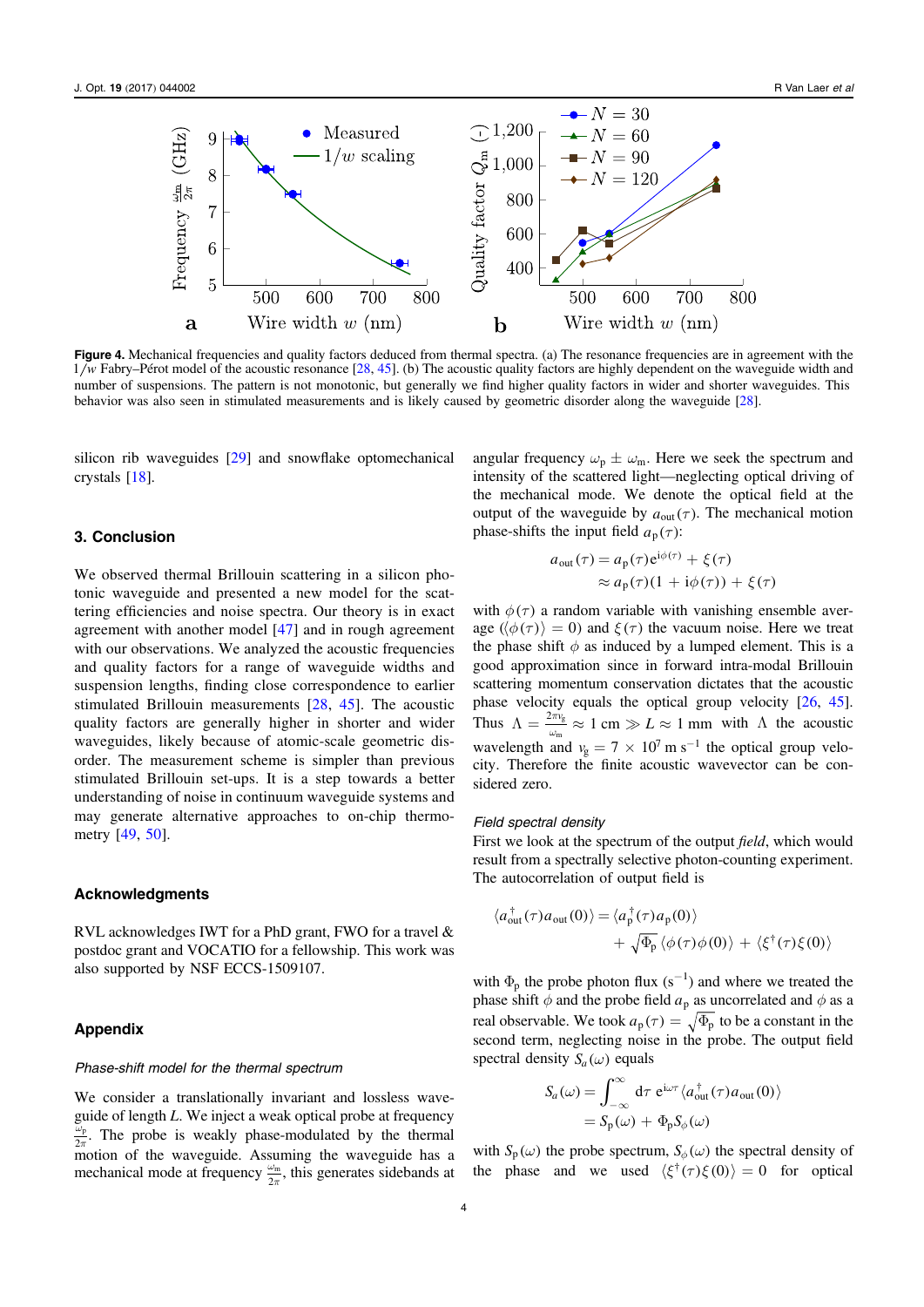frequencies with negligible thermal occupation. We also have

$$
\phi(\tau) = k_{\rm p} \, \partial_q n_{\rm eff} \, q(\tau) L
$$

with  $k_p = \frac{\omega_p}{c}$  the vacuum probe wavevector, c the speed of light,  $\partial_q n_{\text{eff}}$  the sensitivity of the optical effective index  $n_{\text{eff}}$  to motion q and  $q(\tau)$  a coordinate describing the average motion along the entire waveguide of length L. Its ensemble average vanishes  $\langle \langle q(\tau) \rangle = 0$  and it can be written as  $q(\tau) = \frac{1}{L} \int_0^L q(z, \tau) dz$  with  $q(z, t)$  the actual motion at point z along the waveguide. Note that  $q(\tau)$  represents a single degree of freedom if the curvature of the phonon band is neglected—an excellent approximation here<sup>3</sup>. It is therefore an effective harmonic oscillator that corresponds to the average motion along the entire waveguide. Thus the spectral density of the phase is

$$
S_{\phi}(\omega) = \int_{-\infty}^{\infty} d\tau \ e^{i\omega \tau} \langle \phi(\tau) \phi(0) \rangle
$$
  
=  $(k_{p} \partial_{q} n_{\text{eff}} L)^{2} S_{q}(\omega).$ 

Further, the spectral density of the motion  $S_q(\omega)$  is [[51](#page-6-0)]

$$
S_q(\omega) = q_{\text{zpf}}^2
$$
  
 
$$
\times \left( \frac{\kappa_m \overline{n}}{(\omega_m + \omega)^2 + \kappa_m^2/4} + \frac{\kappa_m (\overline{n} + 1)}{(\omega_m - \omega)^2 + \kappa_m^2/4} \right)
$$

in thermal equilibrium for a weakly damped oscillator and with  $q_{\text{zpf}} = \sqrt{\frac{\hbar}{2m_{\text{eff}}L\omega_{\text{m}}}}$  the zero-point fluctuation,  $m_{\text{eff}}$  the effective modal mass per unit length and  $\bar{n}$  the thermal phonon occupation in the degree of freedom described by  $q(\tau)$ . At 300 K we have  $\bar{n} \approx \frac{k_B T}{\hbar \omega_m} = 624$  for a 10 GHz acoustic mode. This implies the two sidebands are of nearly equal intensity. Besides,  $\bar{n}$  is the number of phonons in the degree of freedom captured by the coordinate  $q(\tau)$  as defined above. This phonon occupation  $\bar{n}$  does not scale with waveguide length *L*, which means that  $S_q(\omega) \propto \frac{1}{L}$ , and therefore  $S_{\phi}(\omega) \propto L$  as expected from a random walk: the root-meansquare of the phase  $\sqrt{\langle \phi^2 \rangle}$  goes as  $\sqrt{L}$ . Thus the blue- and red-shifted sideband intensities increase linearly with length.

Previously we showed that [[45](#page-6-0)]

$$
\tilde{\mathcal{G}} = 2\omega_p \frac{Q_m}{k_{\text{eff}}} \left(\frac{1}{c} \partial_q n_{\text{eff}}\right)^2
$$

 $3$  Consider the waveguide of length L as a series of independent oscillators. The phase shift then becomes  $\phi \propto \sum_{z} q_{z}$  with  $q_{z}$  the motion of the oscillator at position z. Applying periodic boundary conditions and with Fourier decomposition  $q_k = \frac{1}{\sqrt{k}} \sum_z e^{-ikz} q_z$ , we see that  $\phi \propto q_{k=0}$ , representing a single degree of freedom that appears quadratically in the energy. If the phonon band is flat, the precise boundary conditions do not impact this conclusion. The band of the mechanical mode studied here remains flat if the acoustic wavelength is longer than just a couple of microns.

<sup>4</sup> The scaling  $S_q(\omega) \propto \frac{1}{b}$  can be understood from  $\langle q(z', \tau)q(z, \tau) \rangle \propto$  $\delta(z'-z)$ : the thermal Brownian motion is delta-correlated along the waveguide, unlike in stimulated Brillouin schemes with quadratic buildup [[45,](#page-6-0) [47](#page-6-0)].

with  $k_{\text{eff}} = m_{\text{eff}} \omega_{\text{m}}^2$  the effective mechanical stiffness per unit length,  $\tilde{G}$  the Brillouin gain coefficient  $(W^{-1}m^{-1})$  and  $Q_m = \frac{\omega_m}{\kappa_m}$ . So the total output spectral density of the field is

$$
S_a(\omega) = S_p(\omega) + \Phi_p L \eta \left( \frac{\kappa_m}{(\omega_m + \omega)^2 + \kappa_m^2/4} + \frac{\kappa_m}{(\omega_m - \omega)^2 + \kappa_m^2/4} \right)
$$

with  $\eta$  the scattering efficiency (m<sup>-1</sup>) and

$$
\eta = \frac{\omega_{\rm p}}{4} \frac{\tilde{\mathcal{G}}}{\mathcal{Q}_{\rm m}} k_B T.
$$

This result is in agreement with another recently developed noise model [[47](#page-6-0)] for forward Brillouin interactions. Since

$$
\int_{-\infty}^{\infty} \frac{d\omega}{2\pi} \frac{\kappa_m}{(\omega_m \pm \omega)^2 + \kappa_m^2/4} = 1
$$

we have

$$
\Phi_{\rm s} = \Phi_{\rm as} = \Phi_{\rm p} L \eta
$$

with  $\Phi_s$  and  $\Phi_{as}$  the Stokes and anti-Stokes photon flux.

#### Current spectral density

Instead of doing a photon-counting experiment, we use a high-speed photodetector. Photodetectors cannot directly detect the phase  $\phi(\tau)$ . Therefore, we first send the output field through a fiber Bragg filter, rejecting either the Stokes or anti-Stokes sideband. Thus the symmetry between the sidebands is broken and the Stokes (or anti-Stokes) signal produces a beat note at  $\omega_m$  in the photocurrent  $I(\tau)$ . Here we briefly discuss the properties of the current spectral density. The filtered output field is

$$
a_{\text{out}}(\tau) = a_{\text{pf}}(\tau) + a_{\text{s}}(\tau) + \xi(\tau)
$$

with the Stokes (or anti-Stokes) field  $a_s(\tau) = i \sqrt{\Phi_p} \phi_f(\tau)$  and where  $f$  stands for the filtered fields after the fiber Bragg grating. Note that the field spectrum is asymmetric because of the filter. The current  $I(\tau)$  is

$$
I(\tau) = a_{\text{out}}^{\dagger}(\tau)a_{\text{out}}(\tau) = I_{\text{pf}}(\tau)
$$
  
+  $\sqrt{\Phi_{\text{p}}}(a_{\text{s}}(\tau) + a_{\text{s}}^{\dagger}(\tau) + \xi(\tau) + \xi^{\dagger}(\tau))$ 

with  $I_{\text{pf}}(\tau)$  the probe current and where we neglected weak currents associated with the Stokes field and the shot noise. So the current spectral density  $S_{II}(\omega)$  is

$$
S_{II}(\omega) = \int_{-\infty}^{\infty} d\tau \ e^{i\omega \tau} \langle I(\tau)I(0) \rangle
$$
  
=  $S_{I_{\text{pf}}}(\omega) + \Phi_{\text{p}}^2 (S_{\phi_{\text{f}}}(\omega) + S_{\phi_{\text{f}}}(-\omega)) + F_{\text{n}} \Phi_{\text{p}},$ 

where we used  $\langle \xi(\tau) \xi^{\dagger}(0) \rangle = \delta(\tau)$ . We multiplied the shot noise (third term) by the noise factor  $F_n \approx 3$  of the EDFA. During the experiment, we ensured that the background on the electrical spectrum analyzer scaled with the optical power. Further, the spectral density  $S_{\phi_f}(\omega)$  of the filtered phase  $\phi_f$  is

$$
S_{\phi_{\rm f}}(\omega) = L\eta \frac{\kappa_{\rm m}}{(\omega_{\rm m} \pm \omega)^2 + \kappa_{\rm m}^2/4},
$$